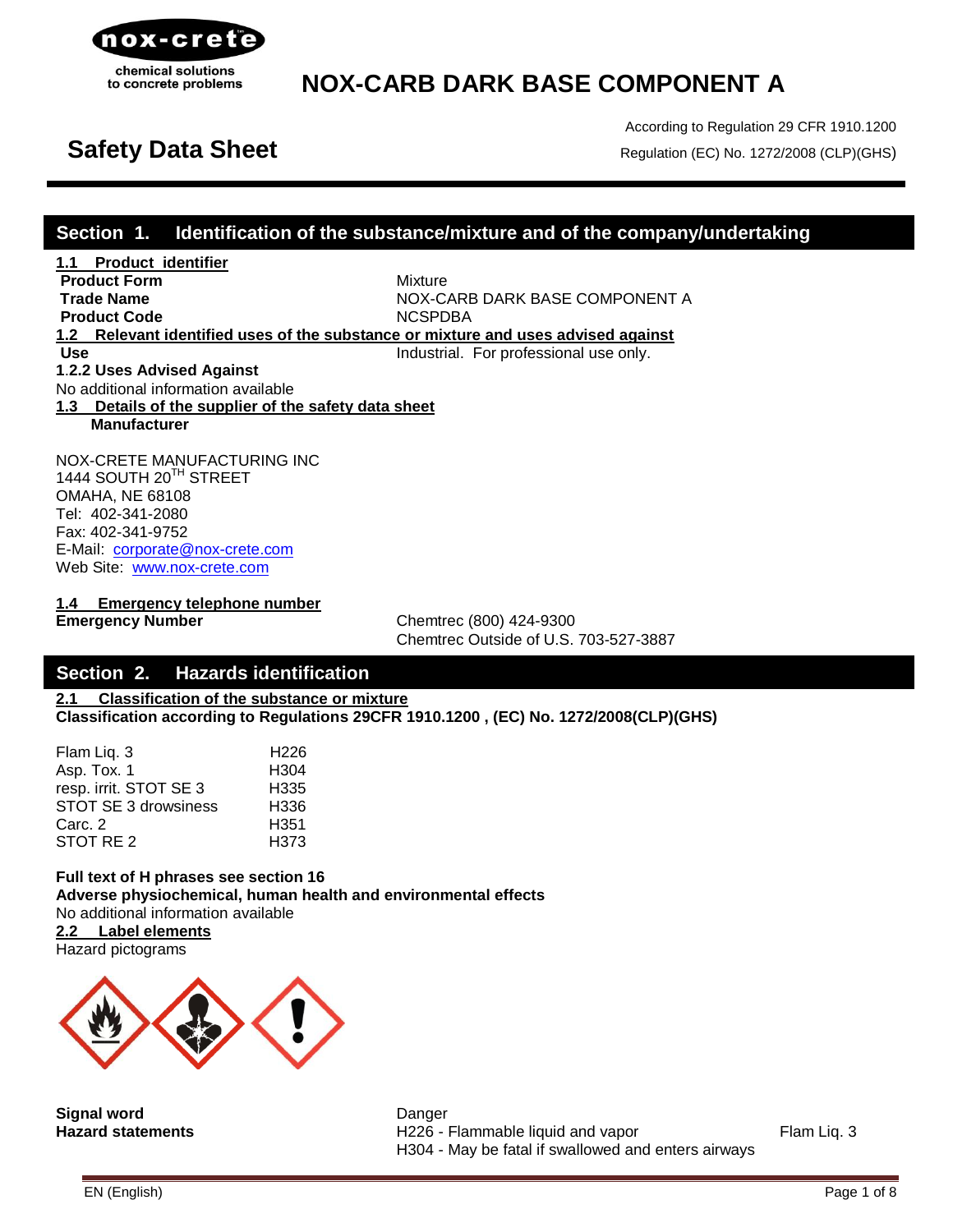

# **Safety Data Sheet** Regulation (EC) No. 1272/2008 (CLP)(GHS)

According to Regulation 29 CFR 1910.1200

|                                                       | H335 - May cause respiratory irritation<br>H336 - May cause drowsiness or dizziness<br>H351 - Suspected of causing cancer<br>H373 - May cause damage to ears and CNS through prolonged or<br>repeated exposure                                       |
|-------------------------------------------------------|------------------------------------------------------------------------------------------------------------------------------------------------------------------------------------------------------------------------------------------------------|
| <b>Precautionary statements</b><br><b>Prevention:</b> |                                                                                                                                                                                                                                                      |
|                                                       | P201 - Obtain special instructions before use<br>P202 - Do not handle until all safety precautions have been read and<br>understood                                                                                                                  |
|                                                       | P210 - Keep away from heat/sparks/open flames/hot surfaces-No<br>smoking                                                                                                                                                                             |
|                                                       | P233 - Keep container tightly closed                                                                                                                                                                                                                 |
|                                                       | P240 - Ground/bond container and receiving equipment<br>P241 - Use explosion-proof electrical/ventilating/light/equipment<br>P242 - Use only non-sparking tools                                                                                      |
|                                                       | P243 - Take precautionary measures against static discharge                                                                                                                                                                                          |
|                                                       | P260 - Do not breathe dust/fume/gas/mist/vapors/spray                                                                                                                                                                                                |
|                                                       | P271 - Use only outdoors or in a well-ventilated area                                                                                                                                                                                                |
|                                                       | P280 - Wear protective gloves/protective clothing/eye protection/face<br>protection                                                                                                                                                                  |
| Response:                                             | P301+P310 - IF SWALLOWED: Immediately call a POISON CENTER or<br>doctor/physician                                                                                                                                                                    |
|                                                       | P303+P361+P353 - IF ON SKIN (or hair): Remove / Take off<br>immediately all contaminated clothing. Rinse skin with water / shower<br>P304+P340 - IF INHALED: Remove victim to fresh air and keep at rest<br>in a position comfortable for breathing. |
|                                                       | P308+P313 - IF exposed or concerned: Get medical advice/attention<br>P331 - Do NOT induce vomiting                                                                                                                                                   |
|                                                       | P370+P378 - In case of fire: Use Dry chemical, foam, carbon dioxide for<br>extinction                                                                                                                                                                |
| Storage:                                              | P403+P405+P235+P233 - Store locked up in a cool well ventilated                                                                                                                                                                                      |
|                                                       | place. Keep container tightly closed.                                                                                                                                                                                                                |
| Disposal:                                             | P501 - Dispose of contents/container in accordance with                                                                                                                                                                                              |
|                                                       | local/regional/national/international regulations.                                                                                                                                                                                                   |

### **2.3 Other hazards**

Full text of R, H and EUH phrases: see section 16

# **Section 3. Composition / information on ingredients**

### **3.1 Substances**

## Not applicable

## **3.2 Mixture**

## **Classification according to Regulations 29CFR 1910.1200 , (EC) No. 1272/2008(CLP)(GHS)**

| <b>Name</b>     | <b>Product identifier</b> | %                   |
|-----------------|---------------------------|---------------------|
| Xylene          | 1330-20-7                 | < 1.2               |
| Solvent Naphtha | <b>Trade Secret</b>       | <b>Trade Secret</b> |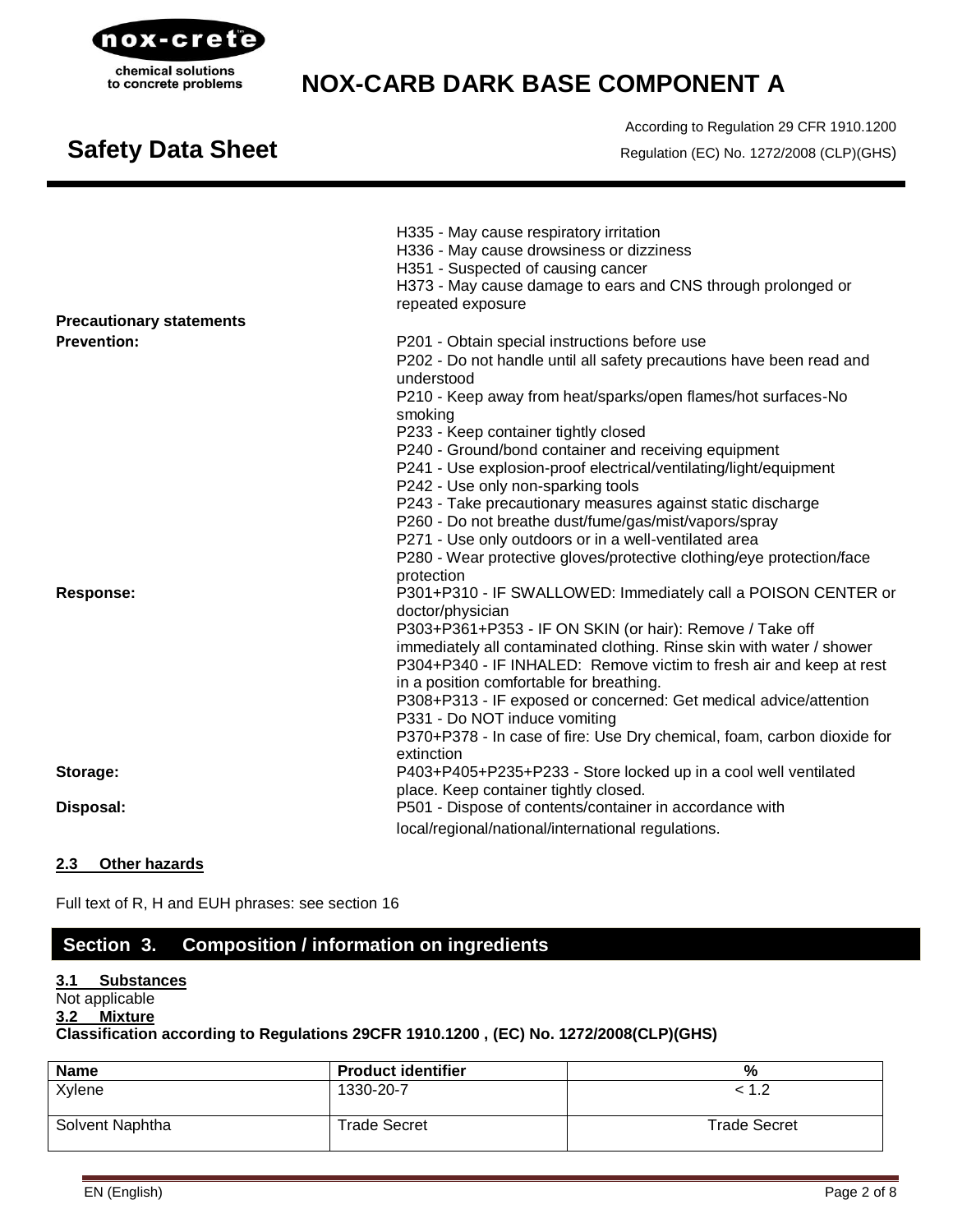

According to Regulation 29 CFR 1910.1200 Safety Data Sheet **Regulation (EC) No. 1272/2008 (CLP)(GHS)** 

| 1,2,4- Trimethylbenzene | 95-63-6 | . 18  |
|-------------------------|---------|-------|
| Cumene                  | 98-82-8 | < 0.6 |

Pursuant to 29CFR 1910.1200(i) the specific chemical identity (and / or) concentration is being withheld as Trade Secret, while all health and safety properties and effects are included in the SDS.

## **Section 4. First aid measures**

| <b>Description of first aid measures</b><br>4.1                                   |                                                                                                                                                                                                                                                                                                                                                |
|-----------------------------------------------------------------------------------|------------------------------------------------------------------------------------------------------------------------------------------------------------------------------------------------------------------------------------------------------------------------------------------------------------------------------------------------|
| <b>First-aid measures general</b>                                                 | Get medical advice/attention if you feel unwell. Never give anything by<br>mouth to an unconscious person.                                                                                                                                                                                                                                     |
| First-aid measures after inhalation                                               | If the individual experiences nausea, dizziness, has difficulty In<br>breathing seek a healthcare professional immediately. In all cases of<br>doubt, or when symptoms persist, seek medical advice. Remove to<br>fresh air and keep at rest in a position comfortable for breathing.<br>Immediately call a Poison Center or doctor/physician. |
| First-aid measures after skin contact                                             | If skin irritation persists, seek medical attention. Remove or take off<br>immediately all contaminated clothing. Rinse skin with water or shower.<br>Wash off immediately with soap and plenty of water.                                                                                                                                      |
| First-aid measure after eye contact                                               | When contact lenses are worn, remove if possible. In case of contact<br>with eyes, rinse immediately with plenty of flowing water for 10 to 15<br>minutes while holding eyelids apart. Get medical attention immediately.                                                                                                                      |
| First-aid measures after ingestion                                                | Rinse mouth. DO NOT induce vomiting. Get medical attention<br>immediately.                                                                                                                                                                                                                                                                     |
| Most important symptoms and effects, acute and delayed<br>$4.2^{\circ}$           |                                                                                                                                                                                                                                                                                                                                                |
| Symptoms/injuries after inhalation                                                | May cause irritation to the respiratory tract. Overexposure to vapors may<br>result in headache, nausea, drowsiness or dizziness.                                                                                                                                                                                                              |
| Symptoms/injuries after skin contact                                              | May cause skin irritation or burning sensation                                                                                                                                                                                                                                                                                                 |
| Symptoms/injuries after eye contact                                               | May cause eye irritation or injury                                                                                                                                                                                                                                                                                                             |
| Symptoms/injuries after ingestion                                                 | May cause severe irritation or burns to the mucous membrane of the<br>mouth, throat, esophagus and stomach                                                                                                                                                                                                                                     |
| Indication of any immediate medical attention and special treatment needed<br>4.3 |                                                                                                                                                                                                                                                                                                                                                |

No additional information available

## **Section 5. Firefighting measures**

| <b>Extinguishing media</b><br>5.1                         |                                                                                                                                                                                 |
|-----------------------------------------------------------|---------------------------------------------------------------------------------------------------------------------------------------------------------------------------------|
| Suitable extinguishing media                              | Dry chemical, foam, carbon dioxide                                                                                                                                              |
| Unsuitable extinguishing media                            | Do not use heavy water stream                                                                                                                                                   |
| 5.2 Special hazards arising from the substance or mixture |                                                                                                                                                                                 |
| <b>Reactivity</b>                                         | Thermal decomposition products may cause a health hazard.                                                                                                                       |
| 5.3 Advice for firefighters                               |                                                                                                                                                                                 |
| <b>Firefighting instructions</b>                          | Flammable Liquid! This material releases vapors when heated above<br>ambient temperatures. Vapors can cause a flash fire. Use water spray<br>or fog to cool exposed containers. |
| <b>Protective equipment for firefighters</b>              | Firefighters should always wear self-contained breathing apparatus<br>(SCBA) and full protective gear when fighting any chemical fire.                                          |
| <b>Other information</b>                                  | On heating or burning harmful gasses/vapors may be released.<br>This product may cause the floor to become slippery.                                                            |

# **Section 6. Accidental release measures**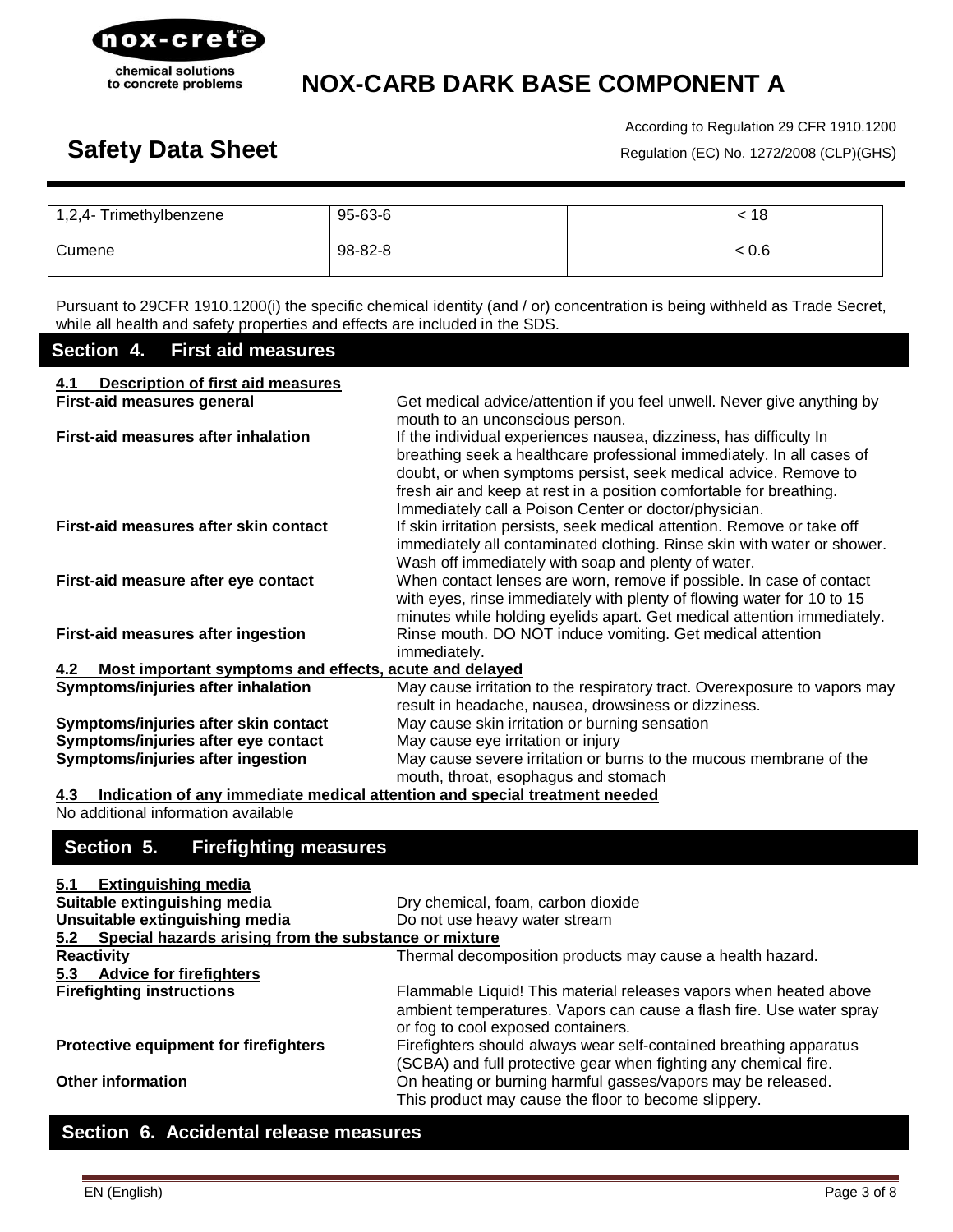

According to Regulation 29 CFR 1910.1200

# Safety Data Sheet **Regulation (EC) No. 1272/2008 (CLP)(GHS)**

### **6.1 Personal precautions, protective equipment and emergency procedures**

|     | <b>General measures</b>                                                                                                                                                                                                              | Extremely Flammable. Eliminate any ignition sources. Dike or impound                 |
|-----|--------------------------------------------------------------------------------------------------------------------------------------------------------------------------------------------------------------------------------------|--------------------------------------------------------------------------------------|
|     |                                                                                                                                                                                                                                      | spilled material. Use Non-sparking tools. All equipment must be                      |
|     |                                                                                                                                                                                                                                      | grounded. Take proper precautions to ensure your own health and                      |
|     |                                                                                                                                                                                                                                      | safety before attempting spill control or cleanup.                                   |
|     | 6.11 Protective Equipment                                                                                                                                                                                                            | Equip cleanup crew with proper protective equipment.                                 |
|     | 6.2 Environmental precautions                                                                                                                                                                                                        | Prevent entry to sewers and public waters.                                           |
|     |                                                                                                                                                                                                                                      | Notify authorities if liquid enters sewers or public waters.                         |
| 6.3 | Methods and materials for containment and cleaning up                                                                                                                                                                                |                                                                                      |
|     | <b>Reading the Committee of the Second Committee of the Committee of the Committee of the Committee of the Committee of the Committee of the Committee of the Committee of the Committee of the Committee of the Committee of th</b> | And the control the top and the control of the control of the control of the control |

**Methods for cleaning up** Soak up spills with inert solids, such as clay or diatomaceous earth. Collect into vapor tight containers and dispose of properly.

| Section 7. Handling and storage                                  |                                                                                                                                                                                                                                                                                |
|------------------------------------------------------------------|--------------------------------------------------------------------------------------------------------------------------------------------------------------------------------------------------------------------------------------------------------------------------------|
| <b>Precautions for safe handling</b><br>7.1                      |                                                                                                                                                                                                                                                                                |
| <b>Protective measures</b>                                       | Wash hands and other exposed areas with soap and water before<br>eating, drinking or smoking and when leaving work. Provide good<br>ventilation in work areas to prevent formation of vapor. When not in use<br>keep containers tightly closed. Avoid breathing vapor or mist. |
| <b>Hygiene measures</b>                                          | Wash contaminated clothing before reuse.                                                                                                                                                                                                                                       |
| 7.2 Conditions for safe storage, including any incompatibilities |                                                                                                                                                                                                                                                                                |
| <b>Storage conditions</b>                                        | Store in accordance with local regulations. Store in original container in<br>a cool well ventilated place away from heat, sparks and open flame<br>Keep containers tightly closed until ready for use.                                                                        |
| Incompatible materials<br><b>Storage temperature</b>             | Strong oxidizing agents<br>Store in a cool dry environment away from sources of ignition.                                                                                                                                                                                      |

## **Section 8. Exposure controls/personal protection**

### **8.1 Control parameters**

**Occupational exposure limits**

| Occupational exposure limits     |                                                                        |  |  |
|----------------------------------|------------------------------------------------------------------------|--|--|
| Ingredient name                  | <b>Occupational exposure limits</b>                                    |  |  |
|                                  | <b>ACGIH TLV (United States)</b>                                       |  |  |
| Xylene                           | TWA: 100 ppm 8 hours                                                   |  |  |
| Cumene                           | TWA: 50 ppm 8 hours                                                    |  |  |
| 1,2,4- Trimethylbenzene          | TWA: 25 ppm 8 hours                                                    |  |  |
| Solvent Naphtha                  | TWA: 100 ppm 8 hours                                                   |  |  |
| 8.2<br><b>Exposure controls</b>  |                                                                        |  |  |
| Appropriate engineering controls | Use with adequate ventilation to keep product vapor concentrations     |  |  |
|                                  | below specified TLV                                                    |  |  |
| Eye and face protection          | Chemical goggles and/or face shields are required to prevent potential |  |  |
|                                  | eye contact, irritation or injury.                                     |  |  |
| <b>Skin protection</b>           | Wear chemical resistant gloves and appropriate protective clothing and |  |  |
|                                  | boots as required to prevent skin contact. Wash exposed skin           |  |  |
|                                  | frequently with soap and water. Soiled clothing should be laundered    |  |  |
|                                  | before reuse.                                                          |  |  |
|                                  |                                                                        |  |  |
| <b>Respiratory protection</b>    | General room ventilation is normally adequate. Avoid breathing the     |  |  |
|                                  | product mist or vapors. The use of an appropriate respirator is        |  |  |
|                                  | recommended whenever the airborne concentrations exceed the TLV.       |  |  |

## Section 9. Physical and chemical properties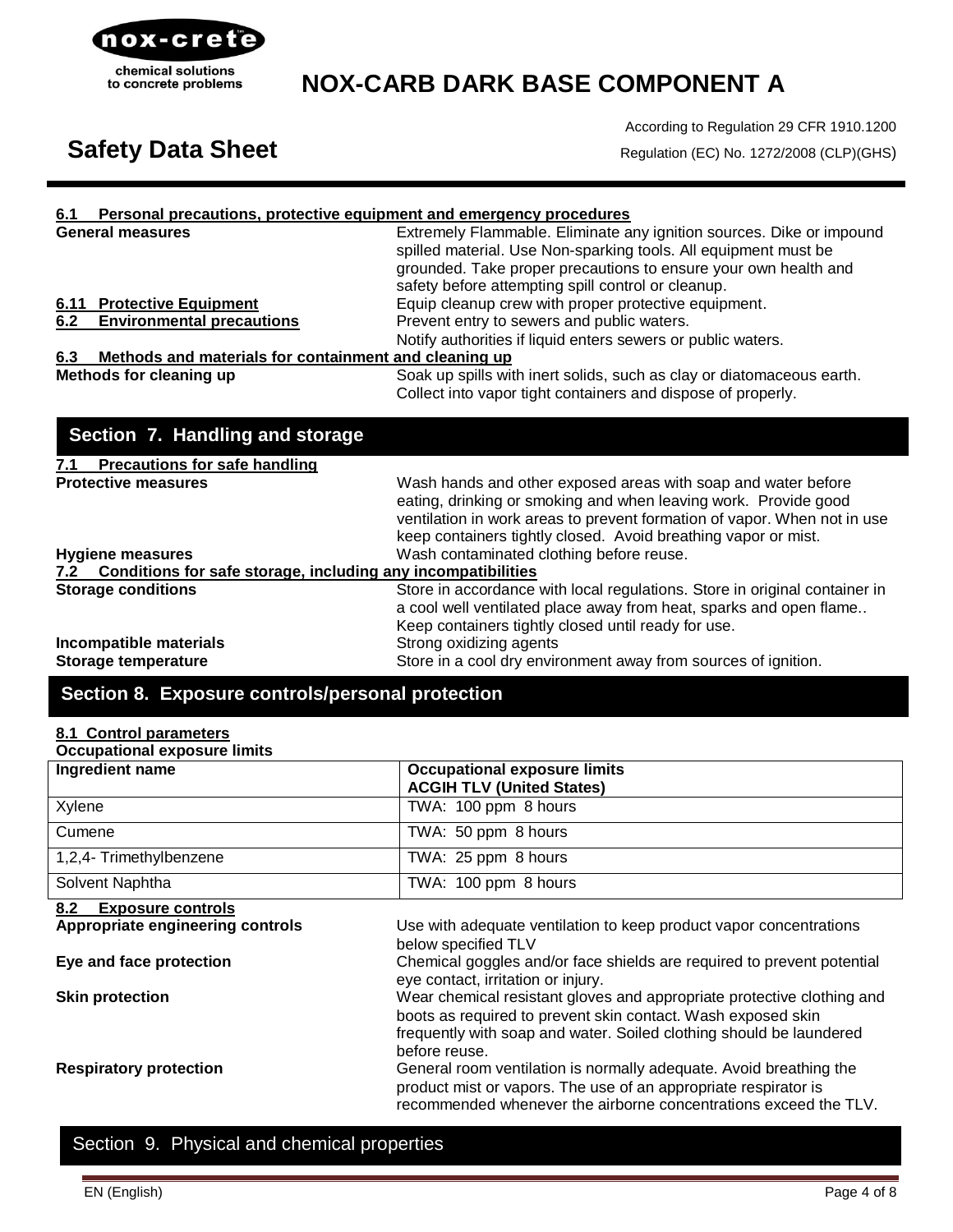

According to Regulation 29 CFR 1910.1200 **Safety Data Sheet** Regulation (EC) No. 1272/2008 (CLP)(GHS)

### **9.1 Information on basic physical and chemical properties**

**Appearance** Gray liquid **Odor** Strong Aromatic Odor **Odor Threshold** No data available **PH** No data available **Melting point Melting point No data available Freezing point No data available Boiling point** > 138 C (>280 F) **Flash point** > 38 C > 100 F PMCC **Relative evaporation rate (butyl acetate=1)** No data available **Flammability (solid, gas)** Flammable liquid and vapor **Upper/lower explosive limits** No data available **Vapor pressure** No data available **Vapor density No data available No data available Relative density (Specific gravity)** 1.28 Kg per Liter 9.4 Lbs per Gallon **Solubility** Water: Negligible **Partition coefficient n-octanol/water** No data available **Auto-ignition temperature** Not applicable **Viscosity No data available VOC content Less than 600 g/l** 

### Section 10. Stability and reactivity

### **10.1 Reactivity 10.1** Reactivity **No additional information available 10.2 Chemical stability** Stable under normal conditions **10.3 Possibility of hazardous reactions** Hazardous polymerization will not occur. **10.4 Conditions to avoid** Extreme high or low temperatures. **10.5 Incompatible materials** Strong acids and oxidizers **10.6 Hazardous decomposition products** carbon monoxide, carbon dioxide, various hydrocarbon derivatives

## Section 11. Toxicology information

| 11.1 Information on toxicological effects |                                   |
|-------------------------------------------|-----------------------------------|
| <b>Acute toxicity</b>                     | No adverse effects expected up    |
| <b>Irritation/Corrosion</b><br>Skin       | May cause skin irritation         |
| <b>Eves</b>                               | May causes serious eye irritation |
| <b>Respiration or skin sensitization</b>  | May cause respiratory irritation  |
| <b>Germ cell mutagenicity</b>             | No data available                 |

**Accure intended use. Eye** irritation and damage.

# **Carcinogenicity IARC**

| Xylene |    |
|--------|----|
| Cumene | 2R |

2B - Limited evidence in humans and less than sufficient evidence in animals.

3 - Inadequate in humans and inadequate or limited in animals.

## **Reproductive toxicity** No data available **Specific target organ toxicity Single exposure** No data available **Repeated exposure** No data available

Aspiration hazard **May be fatal if swallowed and enters airways** May be fatal if swallowed and enters airways

.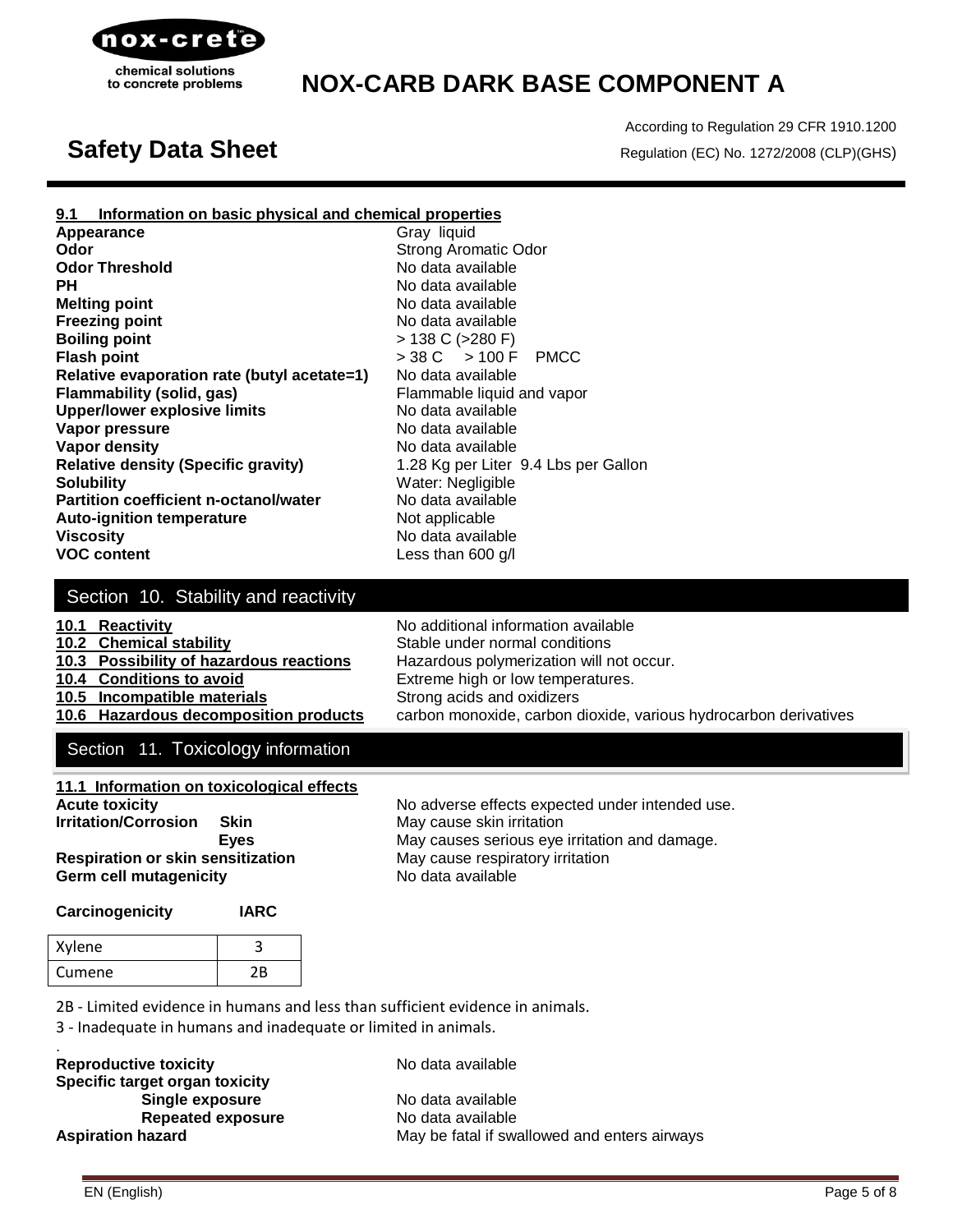

According to Regulation 29 CFR 1910.1200 **Safety Data Sheet** Regulation (EC) No. 1272/2008 (CLP)(GHS)

|  |  | Section 12. Ecological information |  |  |
|--|--|------------------------------------|--|--|
|--|--|------------------------------------|--|--|

**12.1 Ecotoxicity** Not established **12.2 Persistence and degradability** Not established

**12.3 Bioaccumulative potential Mot established** 

**12.4 Mobility in soil** No additional information available **12.5 Other adverse effects Avoid release to the environment** 

### SECTION 13. Disposal Considerations

**13.1 Waste treatment methods** The user of this material has the responsibility to dispose of unused material, residues and containers in compliance with all applicable local, state and federal laws and regulations regarding treatment, storage and disposal for hazardous and nonhazardous wastes.

## SECTION 14. Transport information

## **In accordance with ADR / RID / ADNR / IMDG / ICAO / IATA 14.1 UN number** UN1263 **14.2 UN proper shipping name** Paint Related Material **14.3 Transport hazard class(es)** 3 **14.4 Packing group** III **14.5 Environmental hazards** No additional information available **14.6 Special precautions for user 14.7 Transport in bulk according to Annex II of MARPOL 73/78 and the IBC Code** No additional information available **14.8 Transport in bulk according to CFR 49 173.15** Not applicable SECTION 15. Regulatory information

### **15.1 Safety, health and environmental regulations/legislation specific for the substance or mixture 15.1.2 USA Regulations Section 313** Contains the following ingredients at or above the reporting level

 requirements of Section 313. This information must be included in all SDS's copied or distributed for this material.

| <b>CHEMICAL</b>                 | $CAS \#$                                                              | <b>MAX WEIGHT %</b> |
|---------------------------------|-----------------------------------------------------------------------|---------------------|
| Xylene                          | 1330-20-7                                                             | 1.2                 |
| 1,2,4- Trimethylbenzene         | $95 - 63 - 6$                                                         | 18.0                |
| Cumene                          | $98 - 82 - 8$                                                         | 0.6                 |
| <b>TSCA</b>                     | All ingredients are listed or exempted                                |                     |
| <b>Proposition 65</b>           | This product contains one or more chemicals known to the State of     |                     |
|                                 | California to cause cancer and/or reproductive toxicity.              |                     |
| 15.1.3 Canada Regulations       | This SDS has been prepared according to the hazard criteria of the    |                     |
|                                 | Controlled Products Regulations (CPR) and the SDS contains all of the |                     |
|                                 | information required by the CPR.                                      |                     |
| <b>DSL</b>                      | All ingredients are listed or exempted                                |                     |
| <b>WHMIS</b>                    |                                                                       |                     |
| 15.2 Chemical safety assessment | A Chemical Safety Assessment has not been carried out.                |                     |

EN (English) Page 6 of 8

Section 16. Other information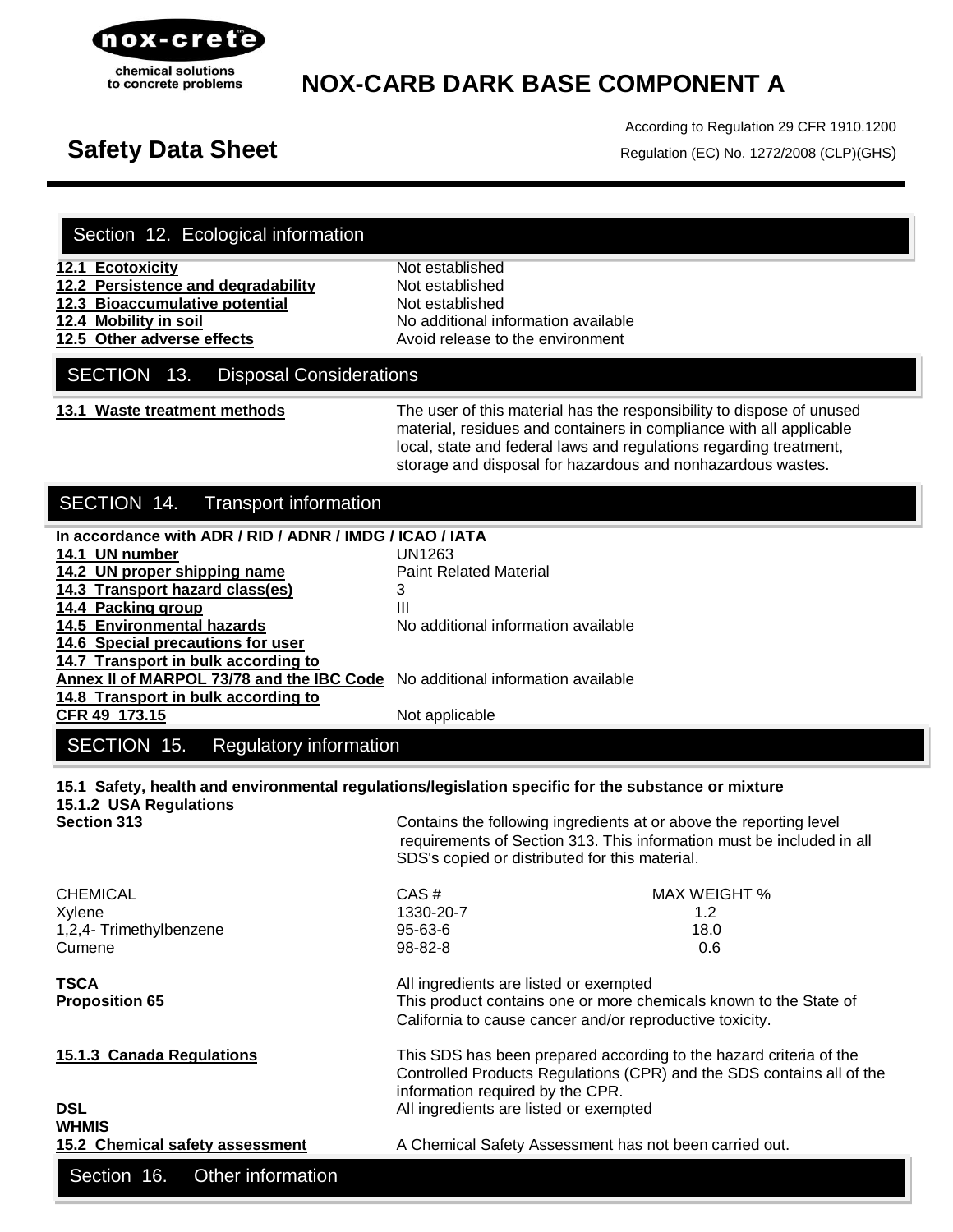

According to Regulation 29 CFR 1910.1200 **Safety Data Sheet Regulation** (EC) No. 1272/2008 (CLP)(GHS)

| Date of issue           | 6-16-2015                    |
|-------------------------|------------------------------|
| Version                 | 2.0                          |
| <b>Number</b>           | 115                          |
| Date of previous issue  | 5-27-2010                    |
| Preparer                | Nox-Crete Manufacturing Inc. |
| Reference Documentation |                              |

The information contained herein is based on data available to us and is believed to be correct. Since this information may have been obtained in part from independent laboratories or other sources not under our direct supervision, no representation is made that the information is accurate, reliable, complete or representative and Buyer may rely thereon only at Buyers risk. We have made no effort to censor or to conceal deleterious aspects of this product. Further since we cannot anticipate or control the many different conditions under which this information or our products may be used, we make no guarantee that the health and/or safety precautions we have suggested will be adequate for all individuals and /or situations involving its handling or use. Likewise, we make no guarantee or warranty of any kind that the use or disposal of this product is in compliance with all federal, state or local laws. It is the obligation of each user of the product mentioned herein to determine and comply with the requirements of all applicable statutes.

### Disclaimer

The information in this document is believed to be correct as of the date issued. HOWEVER, NO WARRANTY OF MERCHANTABILITY, FITNESS FOR ANY PARTICULAR PURPOSE, OR ANY WARRANTY IS EXPRESSED OR IS TO BE IMPLIED REGARDING THE ACCURACY OR COMPLETENESS OF THIS INFORMATION OR THE PRODUCT, THE SAFETY OF THIS PRODUCT, OR THE HAZARDS RELATED TO ITS USE. This information and product are furnished on the condition that the person receiving them shall make his own determination as to the suitability of the product for his particular purpose and on the condition that he assumes the risk of this use thereof. (NOX-CRETE MANUFACTURING INC)

### **Full text of R, H and EUH phrases**

| Flam Lig. 3            | H <sub>226</sub> |
|------------------------|------------------|
| Asp. Tox. 1            | H <sub>304</sub> |
| resp. irrit. STOT SE 3 | H <sub>335</sub> |
| STOT SE 3 drowsiness   | H336             |
| Carc. 2                | H <sub>351</sub> |
| STOT RE <sub>2</sub>   | H <sub>373</sub> |

H226 - Flammable liquid and vapor Flam Liq. 3

H304 - May be fatal if swallowed and enters airways

H335 - May cause respiratory irritation

- H336 May cause drowsiness or dizziness
- H351 Suspected of causing cancer
- P201 Obtain special instructions before use
- P202 Do not handle until all safety precautions have been read and understood
- P210 Keep away from heat/sparks/open flames/hot surfaces-No smoking
- P233 Keep container tightly closed
- P240 Ground/bond container and receiving equipment
- P241 Use explosion-proof electrical/ventilating/light/equipment
- P242 Use only non-sparking tools
- P243 Take precautionary measures against static discharge
- P260 Do not breathe dust/fume/gas/mist/vapors/spray
- P271 Use only outdoors or in a well-ventilated area
- P280 Wear protective gloves/protective clothing/eye protection/face protection

P301+P310 - IF SWALLOWED: Immediately call a POISON CENTER or doctor/physician